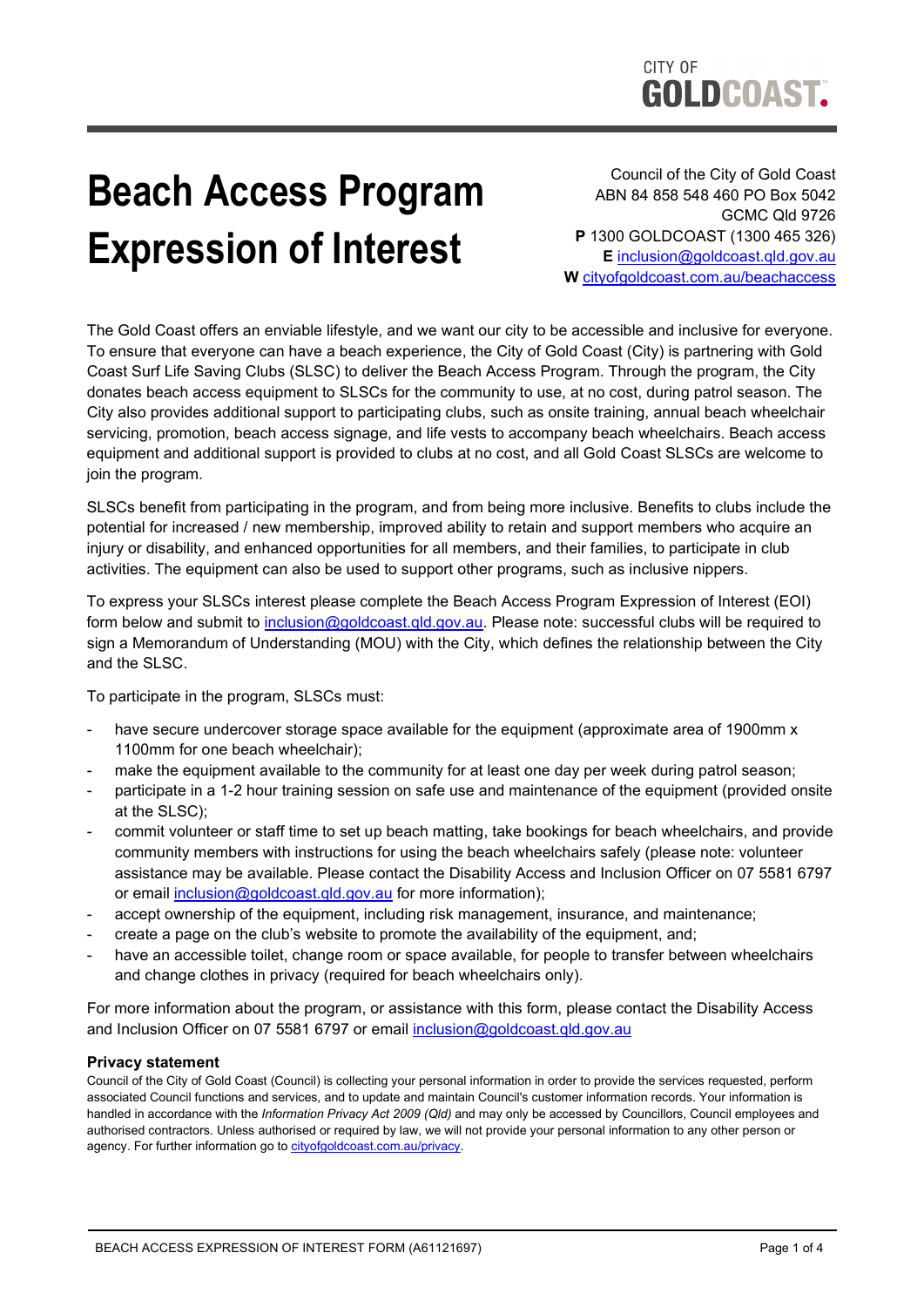## **Beach Access Program Expression of Interest (EOI) form**

**Before you start…** you will need the below items to complete this form. Please attach copies of these to your email when you submit this form:

- $\checkmark$  Current worker's compensation policy
- $\checkmark$  Current public liability insurance policy
- $\checkmark$  Image/s of an accessible toilet, change room or space that people can use (within 50 metres of the SLSC) – applicable for beach wheelchairs only.

## **Gold Coast Surf Life Saving Club (SLSC) details**

| In this section, please provide the details of a contact person at the club that we can speak to about this EOI                                                                     |                                                                                                                   |                     |  |  |  |
|-------------------------------------------------------------------------------------------------------------------------------------------------------------------------------------|-------------------------------------------------------------------------------------------------------------------|---------------------|--|--|--|
| and the beach access program.                                                                                                                                                       |                                                                                                                   |                     |  |  |  |
| Name of contact                                                                                                                                                                     |                                                                                                                   |                     |  |  |  |
| person for this EOI                                                                                                                                                                 |                                                                                                                   |                     |  |  |  |
| Role / title of contact                                                                                                                                                             |                                                                                                                   |                     |  |  |  |
| person in the SLSC                                                                                                                                                                  |                                                                                                                   |                     |  |  |  |
| (e.g. Club Captain)                                                                                                                                                                 |                                                                                                                   |                     |  |  |  |
| Contact person phone                                                                                                                                                                |                                                                                                                   |                     |  |  |  |
| number                                                                                                                                                                              |                                                                                                                   |                     |  |  |  |
| Contact person email                                                                                                                                                                |                                                                                                                   |                     |  |  |  |
| address                                                                                                                                                                             |                                                                                                                   |                     |  |  |  |
|                                                                                                                                                                                     | In this section, please provide details of the Gold Coast SLSC that would like to participate in the beach access |                     |  |  |  |
| program                                                                                                                                                                             |                                                                                                                   |                     |  |  |  |
| Name of the Gold Coast                                                                                                                                                              |                                                                                                                   |                     |  |  |  |
| <b>SLSC</b>                                                                                                                                                                         |                                                                                                                   |                     |  |  |  |
| Address / physical                                                                                                                                                                  |                                                                                                                   |                     |  |  |  |
| location of the SLSC                                                                                                                                                                |                                                                                                                   |                     |  |  |  |
| Postal address                                                                                                                                                                      | Check box if same as above:                                                                                       |                     |  |  |  |
| In this section, please provide the policy number and expiry date of insurances that the club holds. You will<br>need to attach copies of these policies when you submit this form. |                                                                                                                   |                     |  |  |  |
| Personal accident                                                                                                                                                                   |                                                                                                                   |                     |  |  |  |
| or injury insurance /                                                                                                                                                               |                                                                                                                   |                     |  |  |  |
| <b>Work Cover</b>                                                                                                                                                                   | Insurer name:                                                                                                     |                     |  |  |  |
|                                                                                                                                                                                     |                                                                                                                   | <b>Expiry Date:</b> |  |  |  |
| Copies required -<br>please submit                                                                                                                                                  | Policy number:                                                                                                    |                     |  |  |  |
| with this EOI                                                                                                                                                                       |                                                                                                                   |                     |  |  |  |
| <b>Public Liability</b>                                                                                                                                                             |                                                                                                                   |                     |  |  |  |
| insurance                                                                                                                                                                           | Insurer name:                                                                                                     |                     |  |  |  |
|                                                                                                                                                                                     |                                                                                                                   | <b>Expiry Date:</b> |  |  |  |
| Copies required -                                                                                                                                                                   |                                                                                                                   |                     |  |  |  |
| please submit with                                                                                                                                                                  | Policy number:                                                                                                    |                     |  |  |  |
| this EOI                                                                                                                                                                            |                                                                                                                   |                     |  |  |  |
| <b>Beach Access Program equipment</b>                                                                                                                                               |                                                                                                                   |                     |  |  |  |
| In this section, please provide details of the type/s of equipment you are interested in. We can assist clubs to                                                                    |                                                                                                                   |                     |  |  |  |
| decide what types of equipment will be most suitable, and will contact you to discuss options. If you're not                                                                        |                                                                                                                   |                     |  |  |  |
| sure, please leave this section blank.                                                                                                                                              |                                                                                                                   |                     |  |  |  |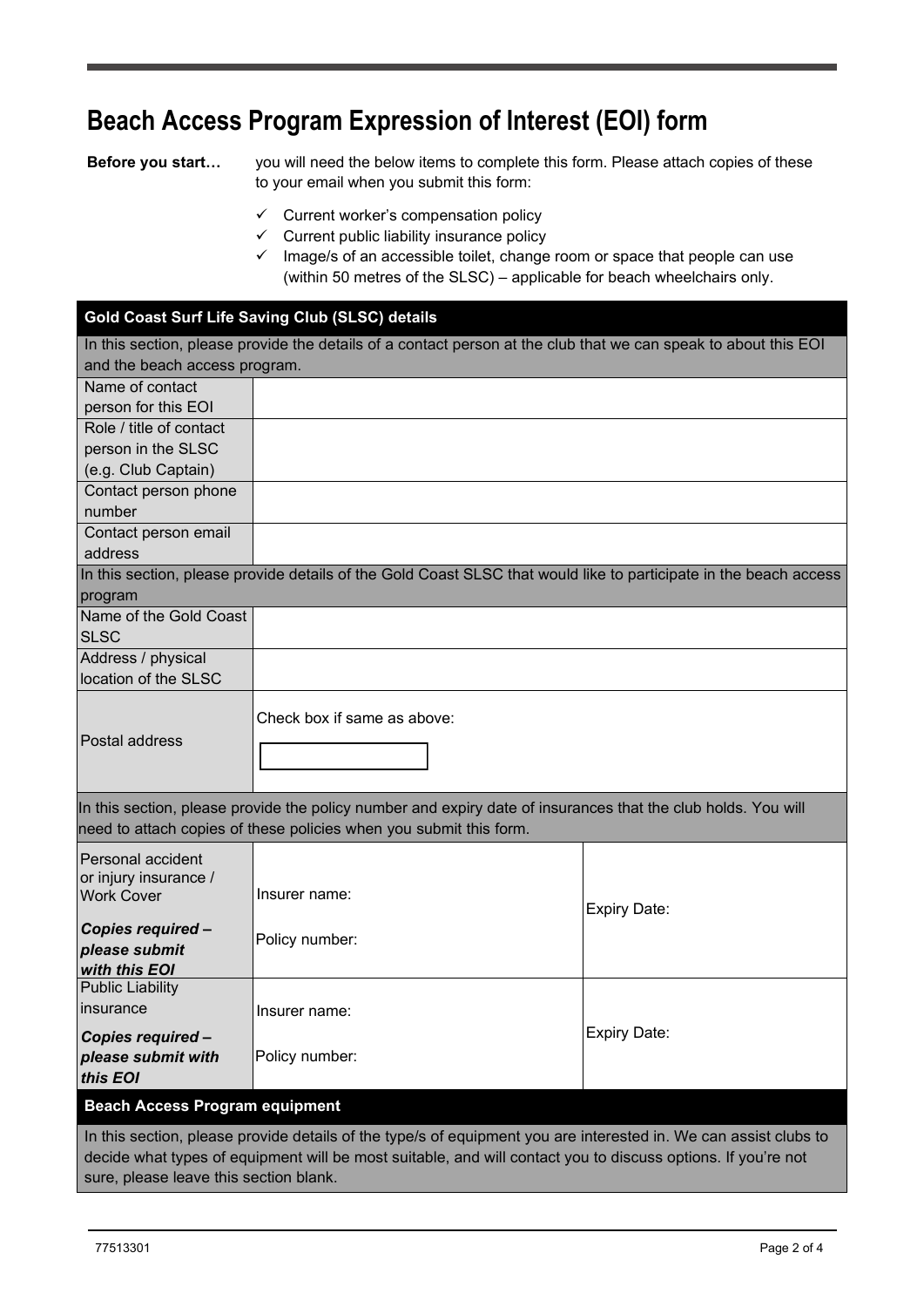| Please note: delivery of equipment may take up to eight (8) weeks.                                                                                                                                                                                                                       |                                          |                          |     |  |  |
|------------------------------------------------------------------------------------------------------------------------------------------------------------------------------------------------------------------------------------------------------------------------------------------|------------------------------------------|--------------------------|-----|--|--|
|                                                                                                                                                                                                                                                                                          |                                          |                          |     |  |  |
| Beach access matting                                                                                                                                                                                                                                                                     |                                          | Yes                      |     |  |  |
| Beach wheelchair/s                                                                                                                                                                                                                                                                       |                                          | Yes - 1 beach wheelchair |     |  |  |
|                                                                                                                                                                                                                                                                                          | <b>Beach Access Program requirements</b> |                          |     |  |  |
| In this section, please provide details of the SLSCs' ability to meet the program requirements.                                                                                                                                                                                          |                                          |                          |     |  |  |
| Does the SLSC have secure undercover space to store the equipment (approximate<br>area of 1900mm x 1100mm for one beach wheelchair)?                                                                                                                                                     |                                          |                          | Yes |  |  |
| Does the SLSC agree to participate in 1-2 hours of training, at a mutually agreed<br>date and time?<br>(Note: training will be provided onsite at the SLSC)                                                                                                                              |                                          |                          | Yes |  |  |
| Does the SLSC agree to accept ownership of the equipment, including risk<br>management, insurance, and maintenance?                                                                                                                                                                      |                                          |                          | Yes |  |  |
| Can the SLSC (or a partner organisation of the SLSC) commit volunteer or staff<br>time to set up beach matting, take bookings for beach wheelchairs, and provide<br>community members with instructions for using the beach wheelchairs<br>(Note: volunteer assistance may be available) |                                          |                          | Yes |  |  |
| Will the SLSC provide the equipment free of charge to the community for at least<br>one day per week throughout patrol season?                                                                                                                                                           |                                          |                          | Yes |  |  |
| Patrol season start date:<br>Patrol season details:<br>Patrol season end date:                                                                                                                                                                                                           |                                          |                          |     |  |  |
| When will the<br>equipment be<br>available for the<br>community:                                                                                                                                                                                                                         |                                          |                          |     |  |  |
| Is there an accessible toilet, change room or space available, for<br>people to transfer between wheelchairs and change clothes in privacy<br>(can be onsite, or within 50 metres from SLSC)?<br>Yes<br>Please attach images of the toilet / change room to this EOI (if<br>applicable)  |                                          |                          |     |  |  |
| Tell us what made you interested in joining the Beach Access Program?                                                                                                                                                                                                                    |                                          |                          |     |  |  |

| <b>OFFICE USE ONLY</b>   |                                                                                                                                   |                   |  |
|--------------------------|-----------------------------------------------------------------------------------------------------------------------------------|-------------------|--|
| Date EOI received:       |                                                                                                                                   | Date MOU signed:  |  |
| <b>ACNC</b> registration | Yes                                                                                                                               | ACN / ABN number: |  |
| Document copies          | I Insurance documents received (Public Liability and Worker's Compensation)<br>Images of accessible toilet / change room received |                   |  |
|                          |                                                                                                                                   |                   |  |